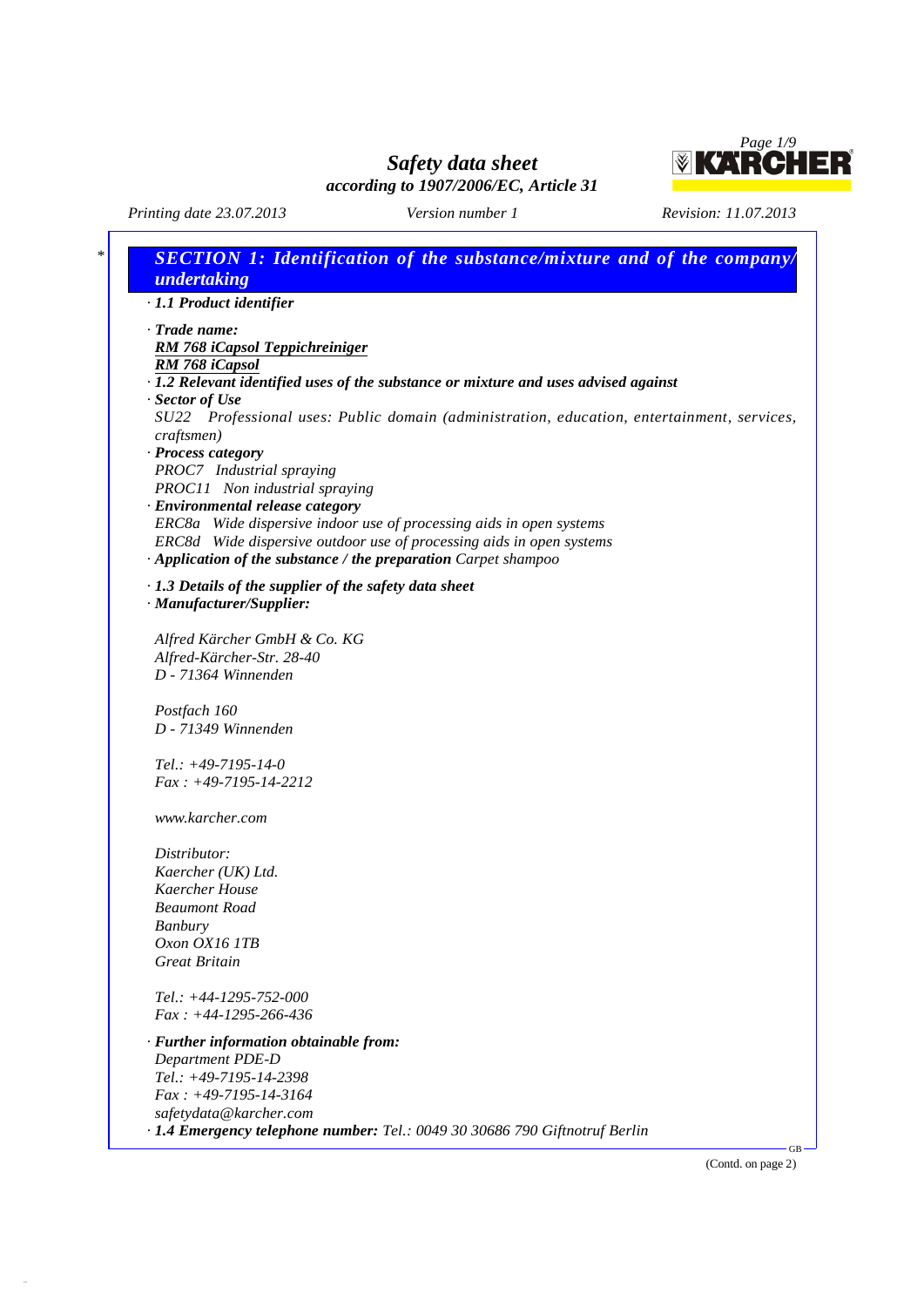

*Printing date 23.07.2013 Version number 1 Revision: 11.07.2013*

### *Trade name: RM 768 iCapsol Teppichreiniger*

(Contd. of page 1) *\* SECTION 2: Hazards identification · 2.1 Classification of the substance or mixture · Classification according to Directive 67/548/EEC or Directive 1999/45/EC Xi; Irritant R36: Irritating to eyes. · Information concerning particular hazards for human and environment: The product has to be labelled due to the calculation procedure of the "General Classification guideline for preparations of the EU" in the latest valid version. · Classification system: The classification is according to the latest editions of the EU-lists, and extended by company and literature data. · 2.2 Label elements · Labelling according to EU guidelines: The product has been marked in accordance with EU Directives / respective national laws. · Code letter and hazard designation of product: Xi Irritant · Risk phrases: 36 Irritating to eyes. · Safety phrases: 23 Do not breathe vapour/spray. 26 In case of contact with eyes, rinse immediately with plenty of water and seek medical advice. 51 Use only in well-ventilated areas. 60 This material and its container must be disposed of as hazardous waste. · Special labelling of certain preparations: Sensitizing ingredients according to 648/2004/EC: Methylchloroisothiazolinone Methylisothiazolinone · 2.3 Other hazards The product does not contain any organic halogen compounds (AOX), nitrates, heavy metal compounds. · Results of PBT and vPvB assessment · PBT: Not applicable. · vPvB: Not applicable. \* SECTION 3: Composition/information on ingredients · 3.2 Chemical characterization: Mixtures · Description: Cleaning agent*

*Mixture of substances listed below with non-hazardous additions.*

37.0.5

(Contd. on page 3)GB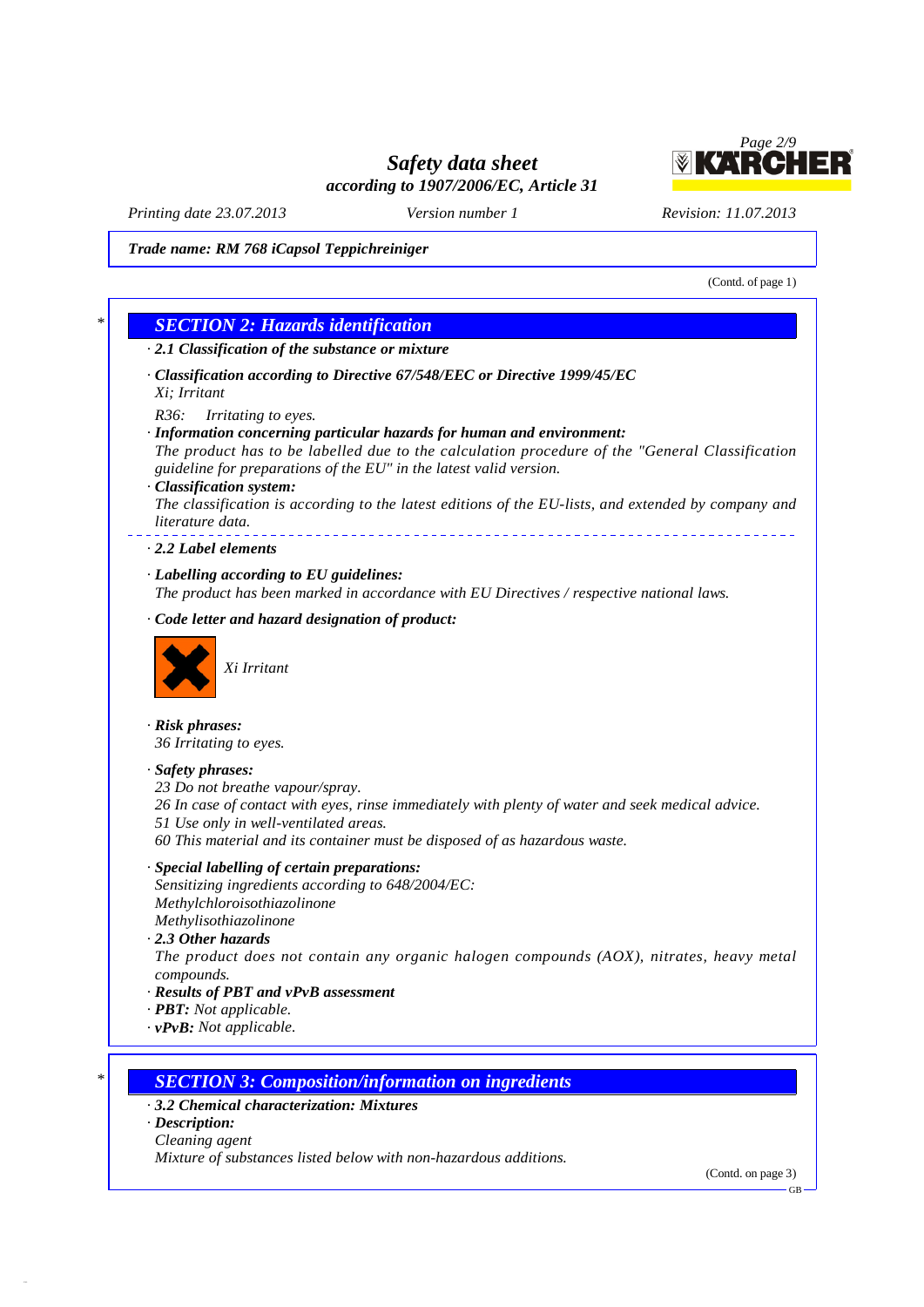

*Printing date 23.07.2013 Version number 1 Revision: 11.07.2013*

*Trade name: RM 768 iCapsol Teppichreiniger*

| CAS: 68439-57-6                | Sulfonic acids, $C14-16$ -alkane hydroxy and $C14-16-$ 6.0%                                                                                                |            |
|--------------------------------|------------------------------------------------------------------------------------------------------------------------------------------------------------|------------|
| EINECS: 270-407-8              | alkene, sodium salts                                                                                                                                       |            |
| Reg.nr.: 01-2119513401-57-0001 | $X$ $X$ <i>i</i> $R$ 38-41                                                                                                                                 |            |
|                                | Eye Dam. 1, H318; Skin Irrit. 2, H315                                                                                                                      |            |
| $CAS: 5064-31-3$               | nitrilotriacetate, trisodium salt                                                                                                                          | 2.0%       |
| EINECS: 225-768-6              | $X$ Xn R22-40; $X$ Xi R36                                                                                                                                  |            |
| Index number: 607-620-00-6     | Carc. Cat. 3                                                                                                                                               |            |
| Reg.nr.: 01-2119519239-36      | $\leftrightarrow$ Carc. 2, H351; $\leftrightarrow$ Acute Tox. 4, H302; Eye Irrit. 2,<br>H319                                                               |            |
|                                | isotridecanol ethoxylate $+ 5 \text{ EO}$ , CAS 69011-36-5<br>$X$ $K$ $R$ 41                                                                               | $1.0\%$    |
|                                | Eye Dam. 1, H318; Aquatic Chronic 3, H412                                                                                                                  |            |
|                                | $\cdot$ Regulation (EC) No 648/2004 on detergents / Labelling for contents                                                                                 |            |
| <i>anionic surfactants</i>     |                                                                                                                                                            | $5 - 15\%$ |
| <b>NTA</b>                     | phosphonates, non-ionic surfactants, preservation agents (Tetramethylol acetylenediurea,<br>METHYLCHLOROISOTHIAZOLINONE, METHYLISOTHIAZOLINONE), TRISODIUM | $< 5\%$    |

## *SECTION 4: First aid measures*

*· 4.1 Description of first aid measures*

- *· General information Involve doctor immediately.*
- *· After inhalation Supply fresh air; consult doctor in case of complaints.*
- *· After skin contact Rinse with warm water.*
- *· After eye contact*

*Rinse opened eye for several minutes under running water. If symptoms persist, consult a doctor.*

- *· After swallowing*
- *Rinse out mouth and then drink plenty of water. If symptoms persist consult doctor.*
- *· 4.2 Most important symptoms and effects, both acute and delayed No further relevant information available.*
- *· 4.3 Indication of any immediate medical attention and special treatment needed No further relevant information available.*
- 

# *SECTION 5: Firefighting measures*

*· 5.1 Extinguishing media*

37.0.5

- *· Suitable extinguishing agents*
- *CO2, powder or water spray. Fight larger fires with water spray or alcohol resistant foam.*
- *· For safety reasons unsuitable extinguishing agents Water with full jet.*
- *· 5.2 Special hazards arising from the substance or mixture*

*No further relevant information available.*

(Contd. on page 4)GB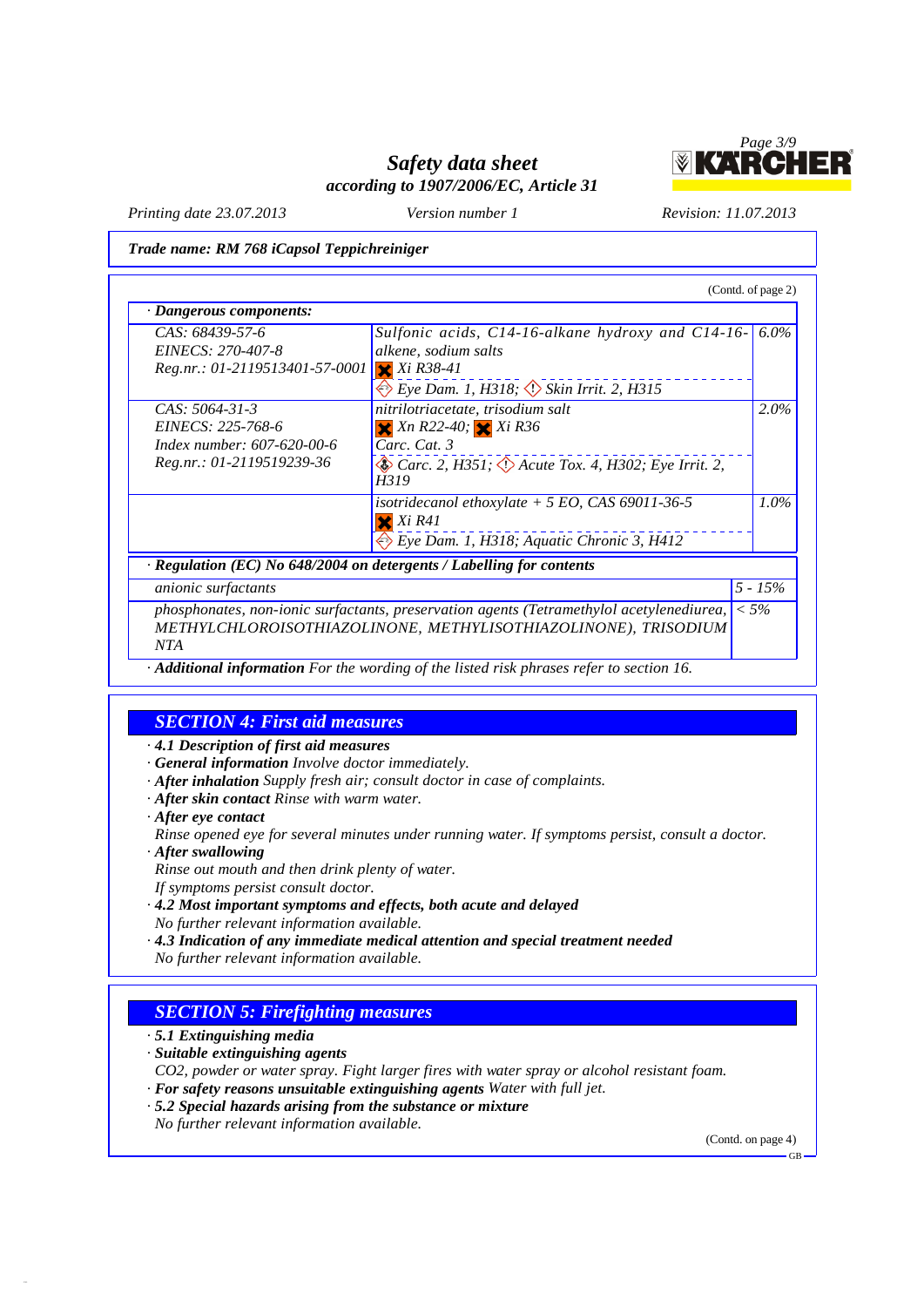

(Contd. of page 3)

*Printing date 23.07.2013 Version number 1 Revision: 11.07.2013*

#### *Trade name: RM 768 iCapsol Teppichreiniger*

#### *· 5.3 Advice for firefighters*

*· Protective equipment: No special measures required.*

## *SECTION 6: Accidental release measures*

- *· 6.1 Personal precautions, protective equipment and emergency procedures Not required.*
- *· 6.2 Environmental precautions:*
- *Dilute with plenty of water.*

*Do not allow to enter sewers/ surface or ground water.*

- *Do not allow to penetrate the ground/soil.*
- *· 6.3 Methods and material for containment and cleaning up:*
- *Absorb with liquid-binding material (sand, diatomite, acid binders, universal binders). Ensure adequate ventilation.*
- *· 6.4 Reference to other sections See Section 7 for information on safe handling See Section 8 for information on personal protection equipment. See Section 13 for disposal information.*

## *SECTION 7: Handling and storage*

- *· 7.1 Precautions for safe handling Ensure good ventilation/exhaustion at the workplace. Prevent formation of aerosols.*
- *· Information about fire - and explosion protection: No special measures required.*
- *· 7.2 Conditions for safe storage, including any incompatibilities*
- *· Storage*
- *· Requirements to be met by storerooms and receptacles: No special requirements.*
- *· Information about storage in one common storage facility: Not required.*
- *· Further information about storage conditions: Keep receptacle tightly sealed.*
- *· Storage class VCI storage class: 12*
- *· 7.3 Specific end use(s) No further relevant information available.*

## *SECTION 8: Exposure controls/personal protection*

- *· Additional information about design of technical facilities: No further data; see item 7.*
- *· 8.1 Control parameters*
- *· Ingredients with limit values that require monitoring at the workplace:*
- *The product does not contain any relevant quantities of materials with critical values that have to be monitored at the workplace.*
- *· 8.2 Exposure controls*

37.0.5

- *· Personal protective equipment*
- *· General protective and hygienic measures Keep away from foodstuffs, beverages and feed. Immediately remove all soiled and contaminated clothing Wash hands before breaks and at the end of work. Do not inhale gases / fumes / aerosols.*

(Contd. on page 5)

GB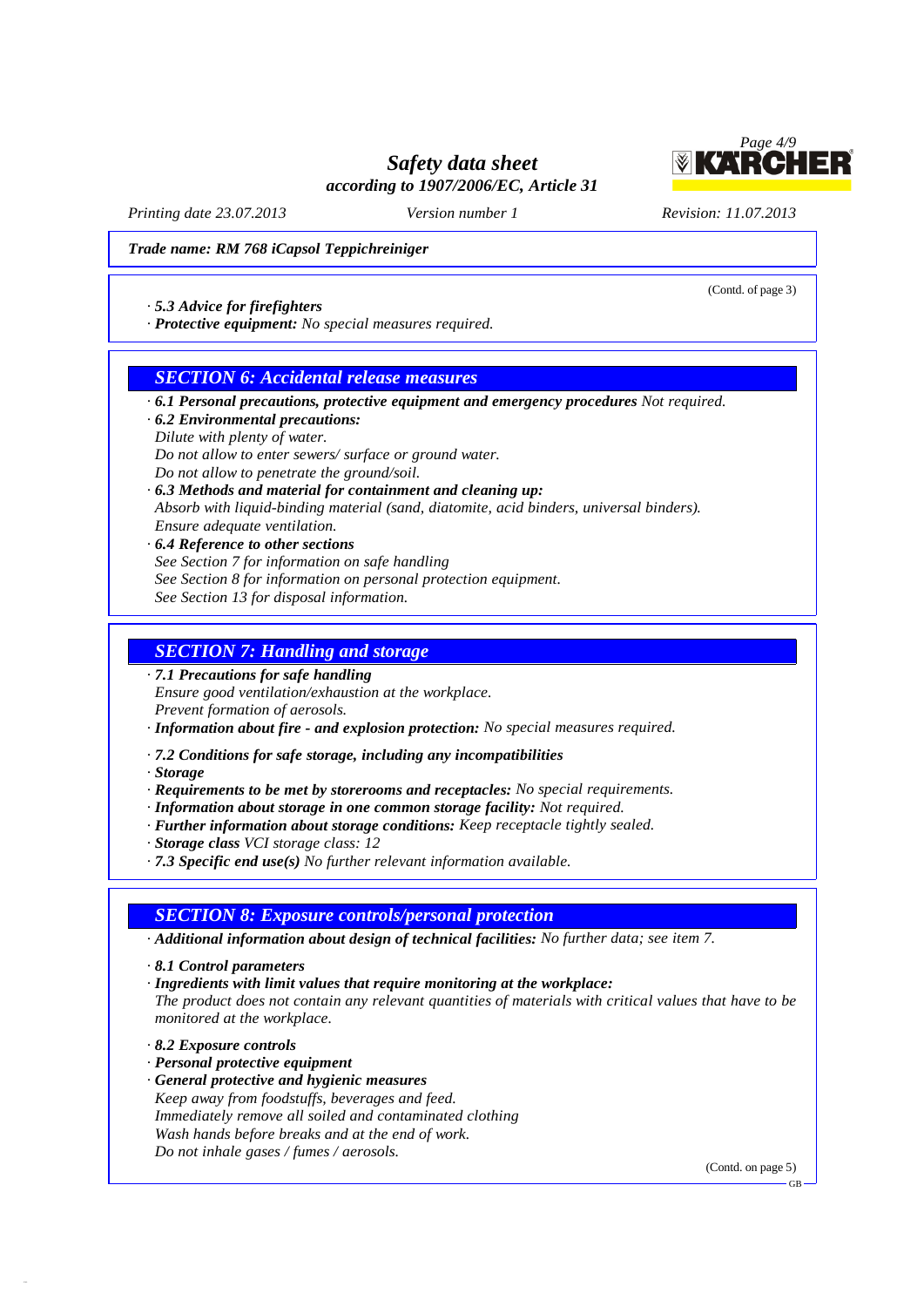

GB

*Printing date 23.07.2013 Version number 1 Revision: 11.07.2013*

37.0.5

## *Trade name: RM 768 iCapsol Teppichreiniger*

(Contd. of page 4) *Avoid contact with the eyes and skin. · Respiratory protection: Filter A/P2.* In case of brief exposure or low pollution use respiratory filter device. In case of intensive or longer *exposure use self-contained respiratory protective device. Not necessary if room is well-ventilated. · Protection of hands: Synthetic rubber gloves The glove material has to be impermeable and resistant to the product/ the substance/ the preparation. Due to missing tests no recommendation to the glove material can be given for the product/ the preparation/ the chemical mixture. Selection of the glove material on consideration of the penetration times, rates of diffusion and the degradation · Material of gloves* The selection of the suitable gloves does not only depend on the material, but also on further marks *of quality and varies from manufacturer to manufacturer. As the product is a preparation of several substances, the resistance of the glove material can not be calculated in advance and has therefore to be checked prior to the application. · Penetration time of glove material* The exact break trough time has to be found out by the manufacturer of the protective gloves and has *to be observed. · For the permanent contact in work areas without heightened risk of injury (e.g. Laboratory) gloves made of the following material are suitable: \* butyl rubber 0,7 mm, 480 min · As protection from splashes gloves made of the following materials are suitable: \* nitril rubber 0,4 mm, 30 min · Eye protection: Tightly sealed goggles. \* SECTION 9: Physical and chemical properties*

*· 9.1 Information on basic physical and chemical properties · General Information · Appearance: Form: Fluid Colour: Light yellow · Odour: Characteristic · Odour threshold: Not determined. · pH-value at 20 °C: 6 1 % 7 · Change in condition Melting point/Melting range: undetermined* (Contd. on page 6)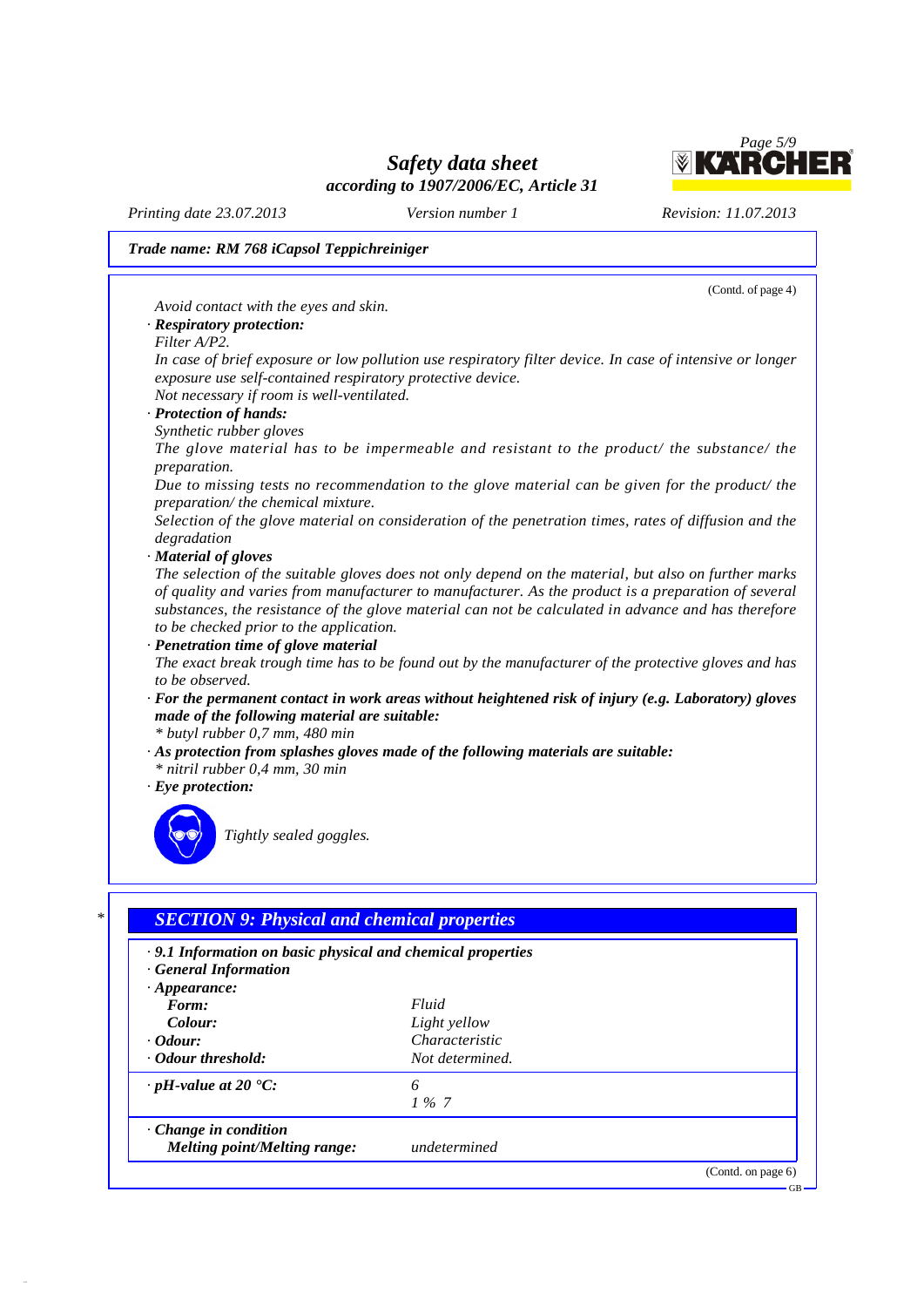

*Printing date 23.07.2013 Version number 1 Revision: 11.07.2013*

#### *Trade name: RM 768 iCapsol Teppichreiniger*

|                                                            | (Contd. of page 5)                            |
|------------------------------------------------------------|-----------------------------------------------|
| <b>Boiling point/Boiling range:</b>                        | $100\ ^{\circ}\textrm{C}$                     |
| · Flash point:                                             | Not applicable                                |
| · Flammability (solid, gaseous)                            | Not applicable.                               |
| · Ignition temperature:                                    |                                               |
| Decomposition temperature:                                 | Not determined.                               |
| $·$ Self-igniting:                                         | Product is not selfigniting.                  |
| · Danger of explosion:                                     | Product does not present an explosion hazard. |
| · Explosion limits:                                        |                                               |
| Lower:                                                     | Not determined.                               |
| <b>Upper:</b>                                              | Not determined.                               |
| $\cdot$ Vapour pressure at 20 $\textdegree$ C:             | $23$ hPa                                      |
| $\cdot$ Density at 20 $\cdot$ C:                           | $1.044$ g/cm <sup>3</sup>                     |
| · Relative density                                         | Not determined.                               |
| · Vapour density                                           | Not determined.                               |
| $\cdot$ Evaporation rate                                   | Not determined.                               |
| · Solubility in / Miscibility with                         |                                               |
| Water:                                                     | Fully miscible                                |
| · Partition coefficient (n-octanol/water): Not determined. |                                               |
| · Viscosity:                                               |                                               |
| dynamic at 20 °C:                                          | 4 mPas                                        |
| kinematic:                                                 | Not determined.                               |
| · Solvent content:                                         |                                               |
| Organic solvents:                                          | $0.0\%$                                       |
| Water:                                                     | 83.6%                                         |
| $VOC$ (EC)                                                 | 0.01%                                         |
| <b>Solids</b> content:                                     | 14.1%                                         |
| . 9.2 Other information                                    | No further relevant information available.    |

# *SECTION 10: Stability and reactivity*

*· 10.1 Reactivity corresponds to 10.3*

*· 10.2 Chemical stability*

37.0.5

*· Thermal decomposition / conditions to be avoided:*

*No decomposition if used according to specifications.*

*· 10.3 Possibility of hazardous reactions No dangerous reactions known*

*· 10.4 Conditions to avoid No further relevant information available.*

*· 10.5 Incompatible materials: No further relevant information available.*

*· 10.6 Hazardous decomposition products: No dangerous decomposition products known*

(Contd. on page 7)

 $GB -$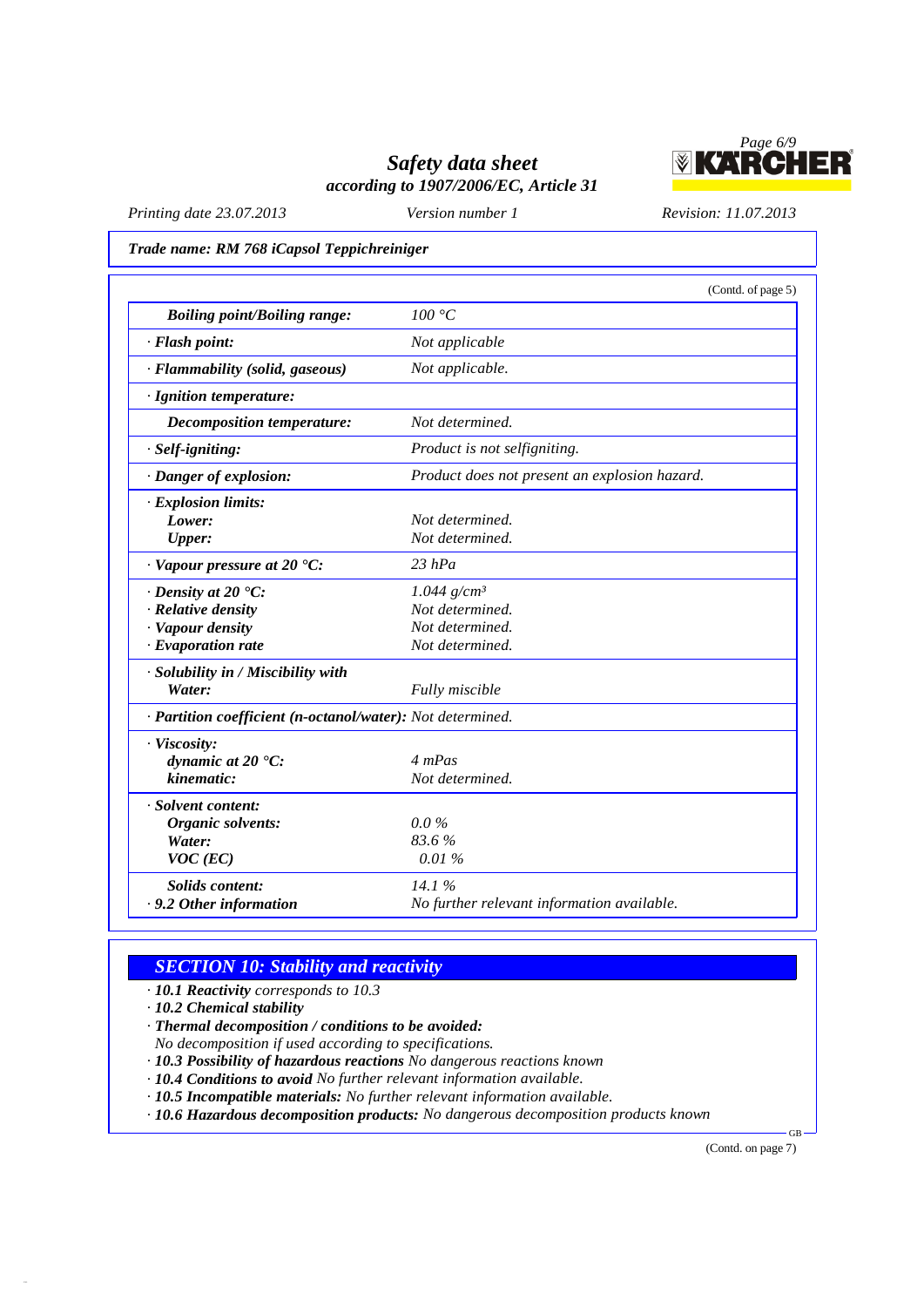

*Printing date 23.07.2013 Version number 1 Revision: 11.07.2013*

*Trade name: RM 768 iCapsol Teppichreiniger*

(Contd. of page 6)

# *SECTION 11: Toxicological information*

- *· 11.1 Information on toxicological effects*
- *· Acute toxicity:*
- *· Primary irritant effect:*
- *· on the skin: No irritant effect.*
- *· on the eye: Irritating effect.*
- *· Additional toxicological information:*
- *The product shows the following dangers according to the calculation method of the General EU Classification Guidelines for Preparations as issued in the latest version. Irritant*

## *\* SECTION 12: Ecological information*

- *· 12.1 Toxicity*
- *· Aquatic toxicity: No further relevant information available.*
- *· 12.2 Persistence and degradability No further relevant information available.*
- *· Other information: The product is biodegradable.*
- *· 12.3 Bioaccumulative potential No further relevant information available.*
- *· 12.4 Mobility in soil No further relevant information available.*
- *· Additional ecological information:*
- *· CSB-value: 700.000 mg/l*
- *· General notes:*

*The surfactant(s) contained in this preparation complies(comply) with the biodegradability criteria as laid down in Regulation (EC) No.648/2004 on detergents. Data to support this assertion are held* at the disposal of the competent authorities of the Member States and will be made available to them, *at their direct request or at the request of a detergent manufacturer.*

*Do not allow product to reach ground water, water course or sewage system.*

*Danger to drinking water if even small quantities leak into the ground.*

- *· 12.5 Results of PBT and vPvB assessment*
- *· PBT: Not applicable.*
- *· vPvB: Not applicable.*
- *· 12.6 Other adverse effects No further relevant information available.*

## *SECTION 13: Disposal considerations*

- *· 13.1 Waste treatment methods*
- *· Recommendation*

*Must not be disposed together with household garbage. Do not allow product to reach sewage system.*

*Must be specially treated adhering to official regulations.*

*· Uncleaned packaging:*

37.0.5

- *· Recommendation: Non contaminated packagings may be recycled.*
- *· Recommended cleansing agents: Water, if necessary together with cleaning agents.*

(Contd. on page 8)

GB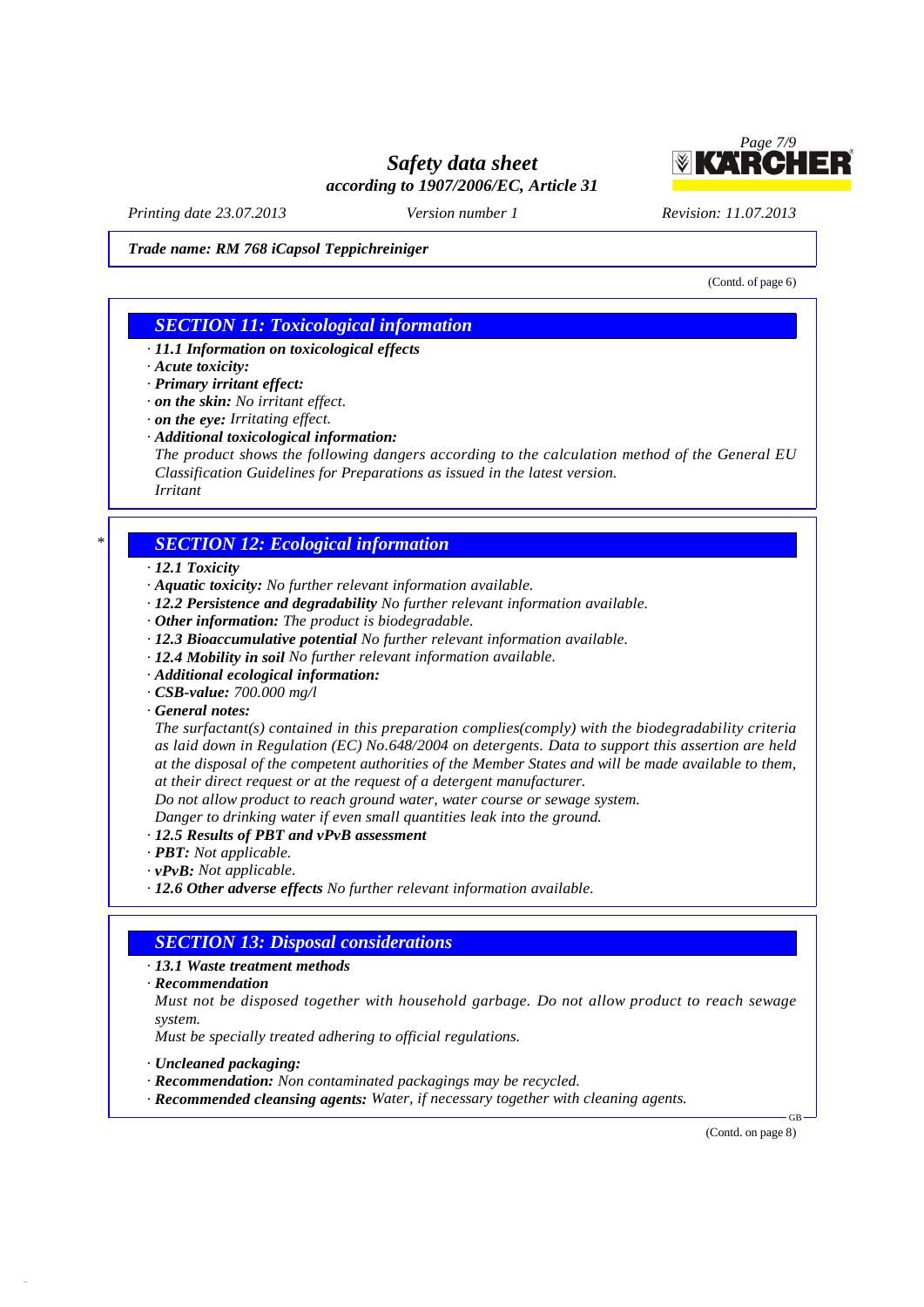

*Printing date 23.07.2013 Version number 1 Revision: 11.07.2013*

*Trade name: RM 768 iCapsol Teppichreiniger*

(Contd. of page 7)

| $\cdot$ 14.1 UN-Number                                  |                                      |  |
|---------------------------------------------------------|--------------------------------------|--|
| · ADR, ADN, IMDG, IATA                                  | Void                                 |  |
| $\cdot$ 14.2 UN proper shipping name                    |                                      |  |
| · ADR, ADN, IMDG, IATA                                  | Void                                 |  |
| $\cdot$ 14.3 Transport hazard class(es)                 |                                      |  |
| · ADR, ADN, IMDG, IATA                                  |                                      |  |
| · Class                                                 | Void                                 |  |
| 14.4 Packing group                                      |                                      |  |
| · ADR, IMDG, IATA                                       | Void                                 |  |
| · 14.5 Environmental hazards:                           |                                      |  |
| · Marine pollutant:                                     | $N_{O}$                              |  |
| · 14.6 Special precautions for user                     | Not applicable.                      |  |
| $\cdot$ 14.7 Transport in bulk according to Annex II of |                                      |  |
| <b>MARPOL73/78 and the IBC Code</b>                     | Not applicable.                      |  |
| · Transport/Additional information:                     | Not dangerous according to the above |  |

37.0.5

## *\* SECTION 15: Regulatory information*

*· 15.1 Safety, health and environmental regulations/legislation specific for the substance or mixture*

*· National regulations*

*· Information about limitation of use:*

*Employment restrictions concerning juveniles must be observed.*

*· 15.2 Chemical safety assessment: A Chemical Safety Assessment has not been carried out.*

# *\* SECTION 16: Other information*

*This information is based on our present knowledge. However, this shall not constitute a guarantee for any specific product features and shall not establish a legally valid contractual relationship. A product information sheet can be provided if requested.*

#### *· Relevant phrases*

*H302 Harmful if swallowed.*

*H315 Causes skin irritation.*

*H318 Causes serious eye damage.*

*H319 Causes serious eye irritation.*

*H351 Suspected of causing cancer.*

*H412 Harmful to aquatic life with long lasting effects.*

- *R22 Harmful if swallowed.*
- *R36 Irritating to eyes.*
- *R38 Irritating to skin.*

(Contd. on page 9)

GB